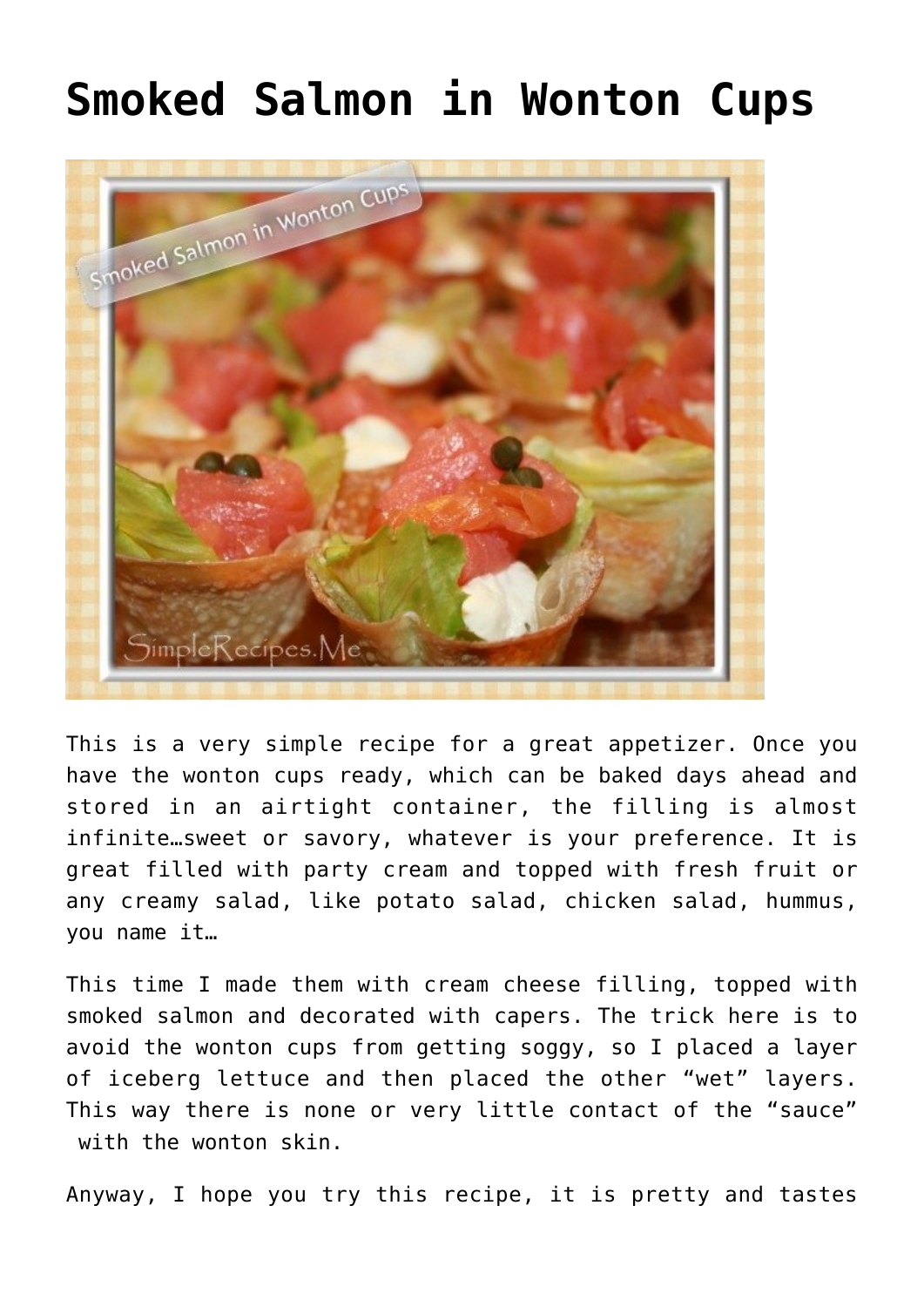great. Again, it is perfect to serve as an appetizer at home or when going to a potluck party.

## *Ingredients:*

*Wonton Cups*

1 package of wonton wrappers (can be found in the refrigerator section, most of the Asian grocery) Olive oil

Few iceberg lettuce leaves, cut into small piece to cover the wonton cups.

*Smoked Salmon Filling*

8 oz cream cheese 2 tablespoon horseradish sauce Salt and pepper to taste 2 teaspoon dry dill 12 oz smoked salmon Capers, drained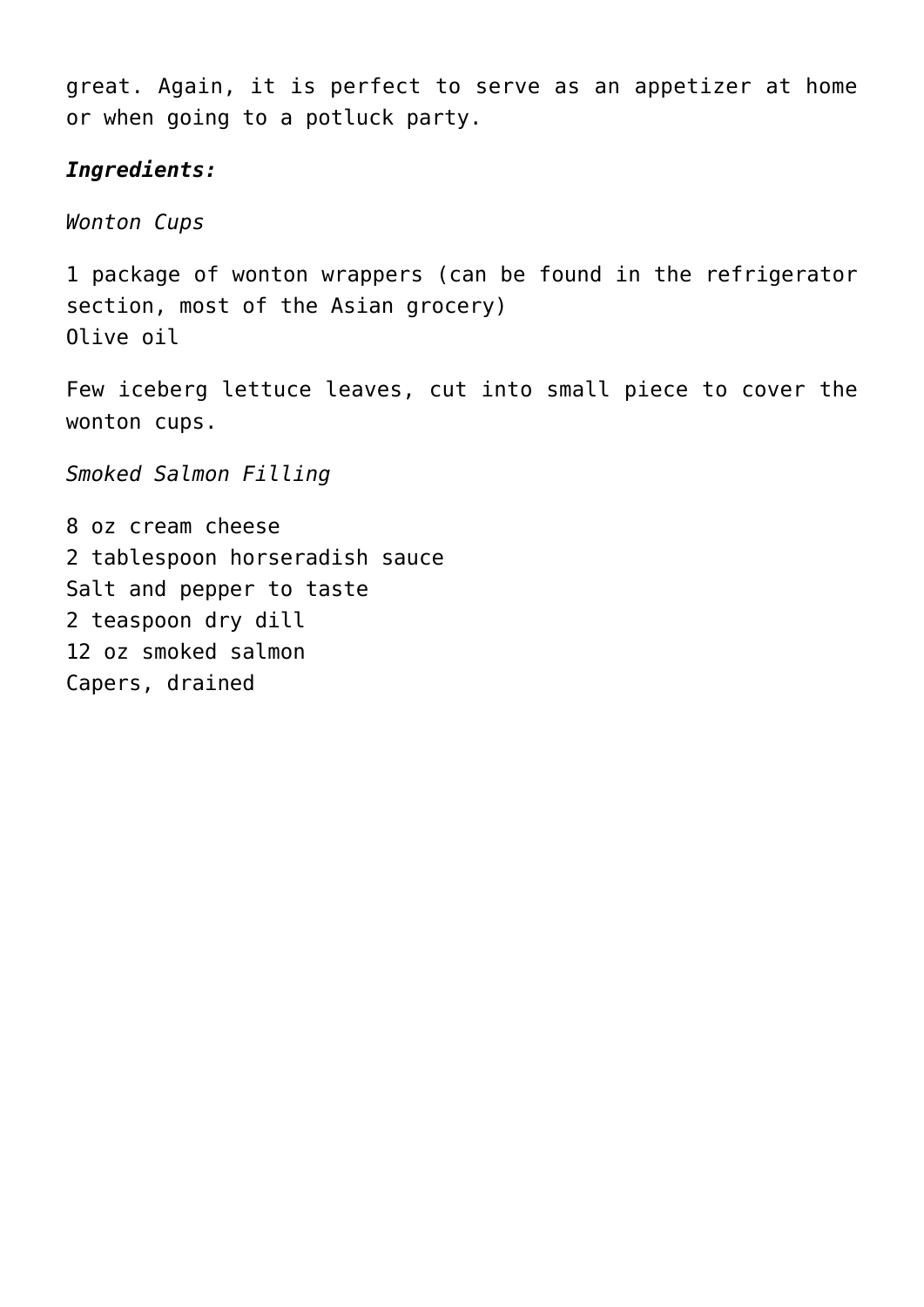

## *Method:*

*Wonton Cup*

Preheat oven to 350 F.

Cut the wonton wrappers, into a circle, by removing mainly the four corners. I stack a few wonton wrappers together and cut all together with the scissor.

On a plate separate the wonton wrappers and brush lightly with the olive oil. Place another wonton wrapper on top of the brushed one and brush the top, place another wrapper on top of the brushed one and so on, until you have a stack. Separate the wonton wrapper and gently press over into the mini muffin tin.

Bake until the wonton wrappers are slightly golden brown, for approximately 7 minutes. Keep your eyes on the oven as it may burn easily. Remove from the oven and let cool on a wire rack.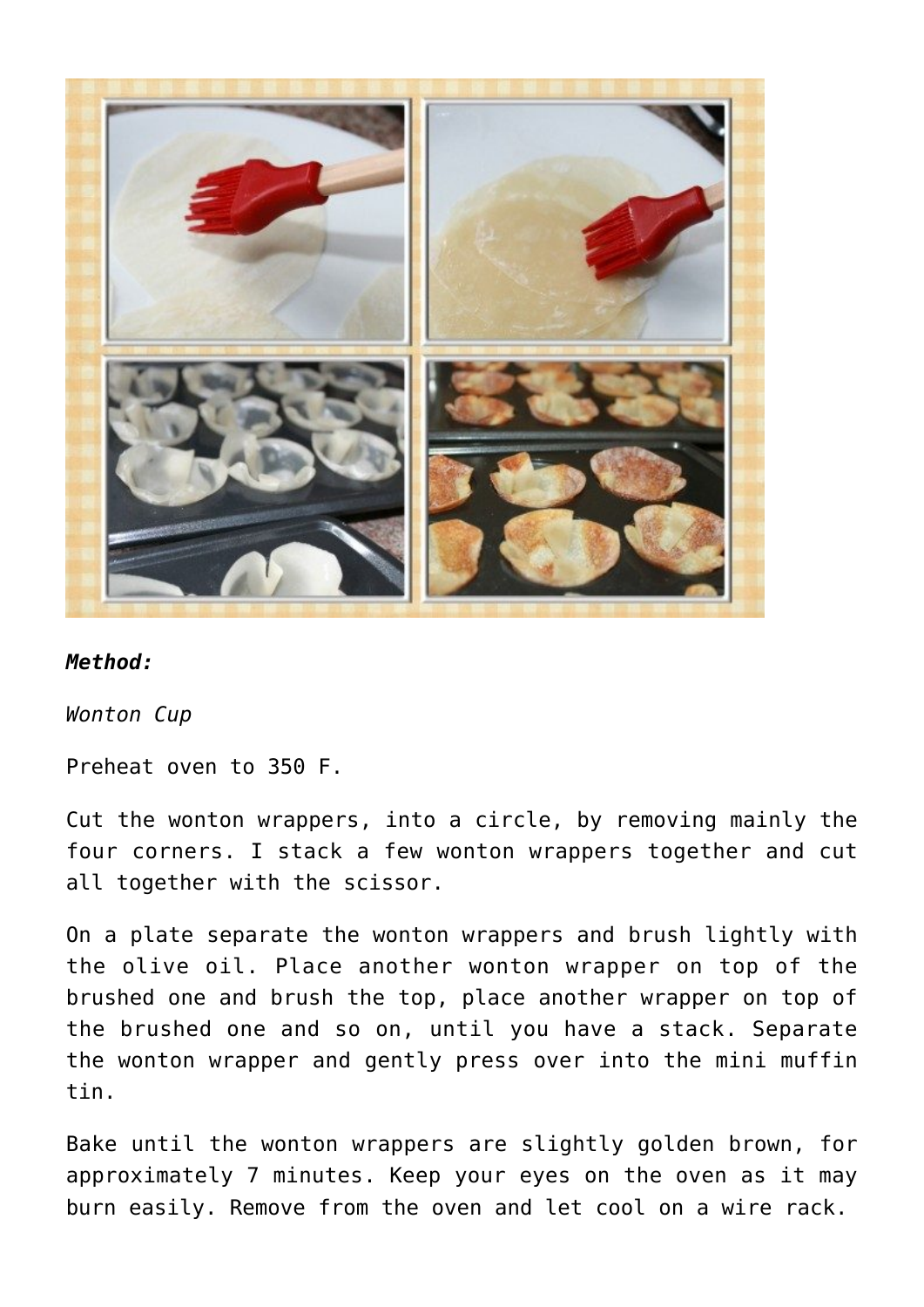Use immediately or store in an airtight container for a couple of days.



*Smoked Salmon Filling*

Cut the smoked salmon into small strips and roll them, like a little rose. Set them aside.

In a medium bowl, mix the cream cheese with the horseradish, dill, salt and pepper until creamy. If using a piping bag, place the cream cheese mix into a piping bag.

*Assemble the Smoked Salmon Cups*

Gently place a small piece of the iceberg lettuce inside the wonton cup.

Pipe the cream cheese mix into the cup, on top of the lettuce. If not using a piping bag, use two teaspoons to place the cream cheese mix.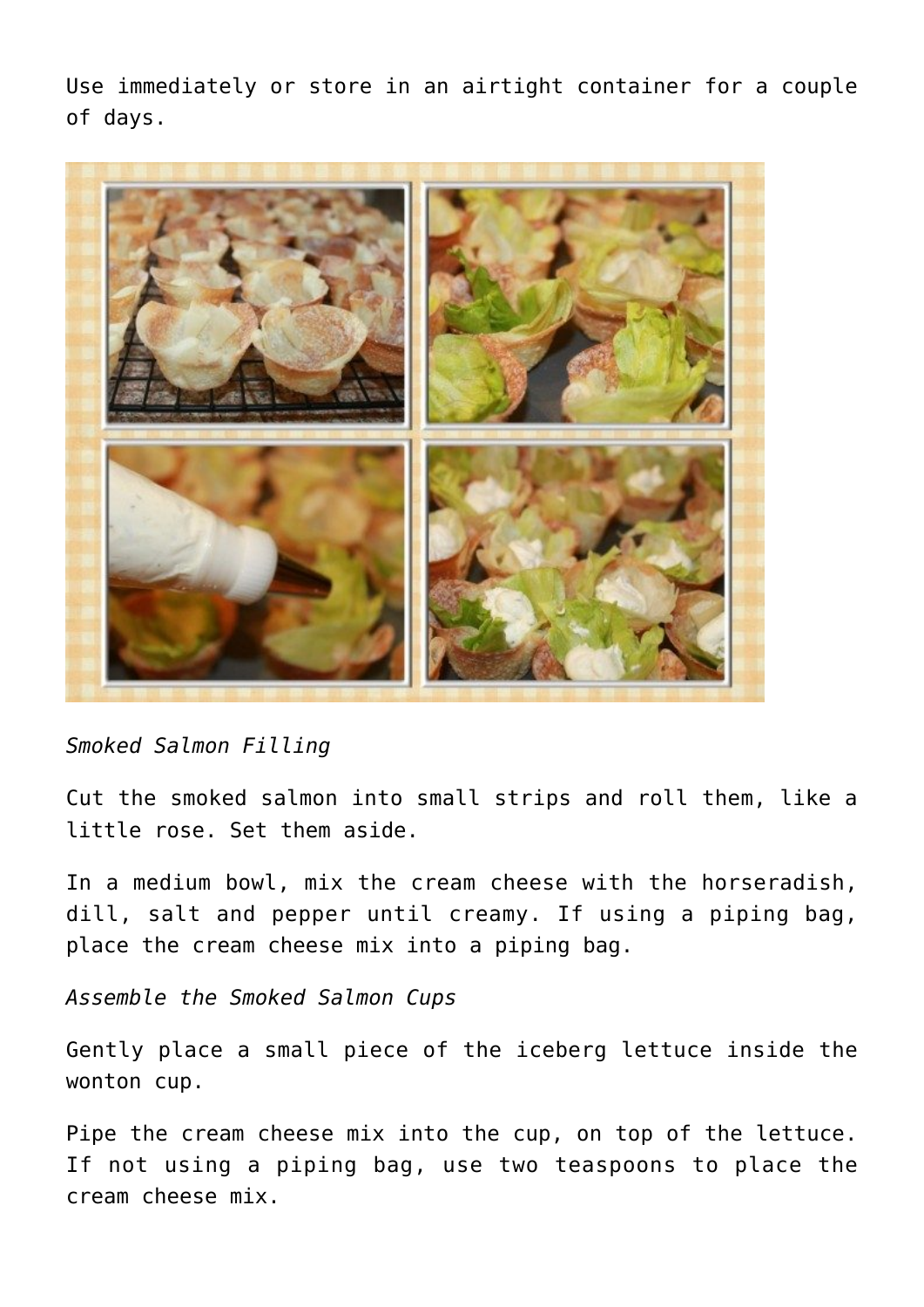Place a rolled piece of smoked salmon on top of the cream cheese mix, and add a couple of capers on it. Ready to serve.

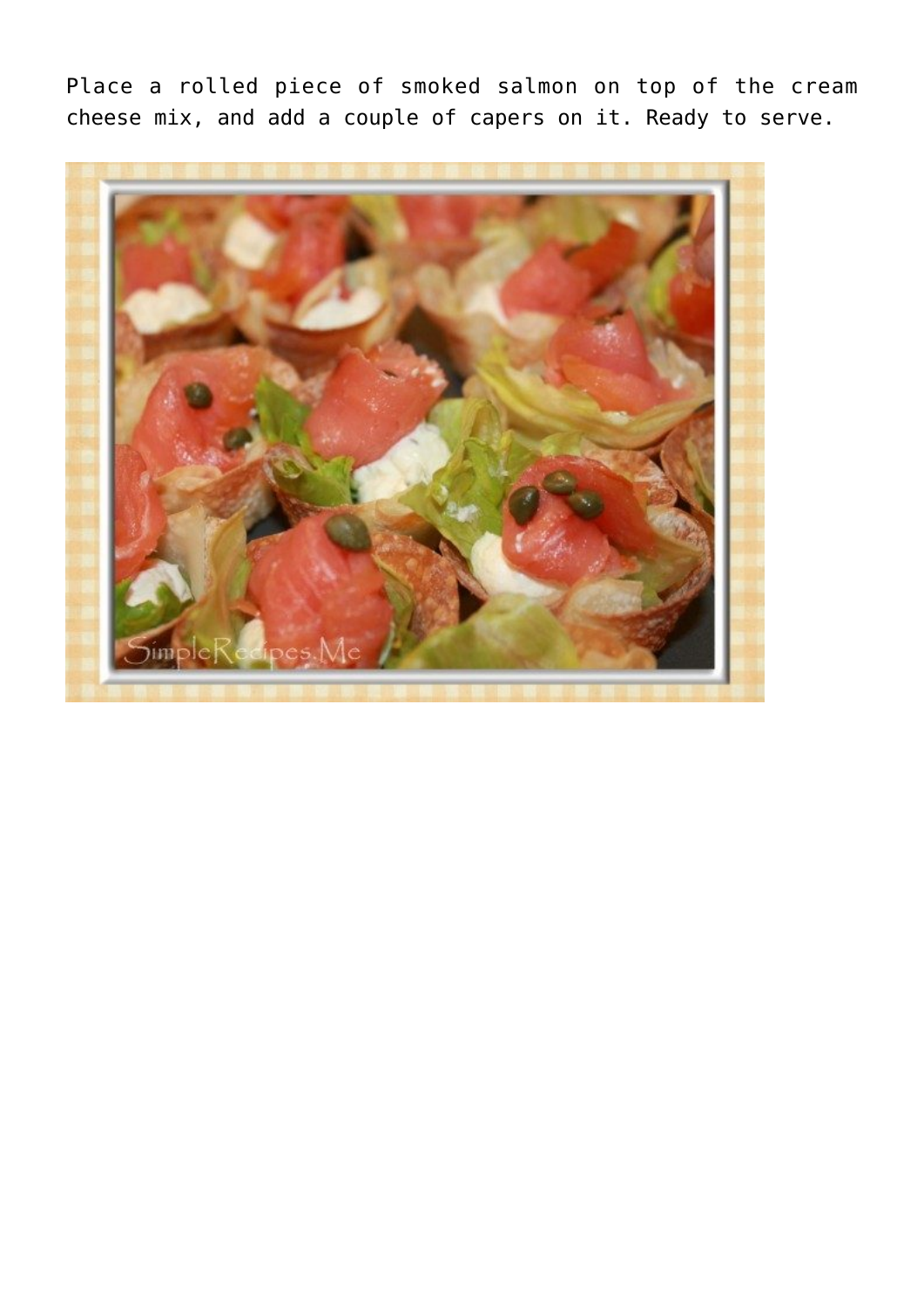